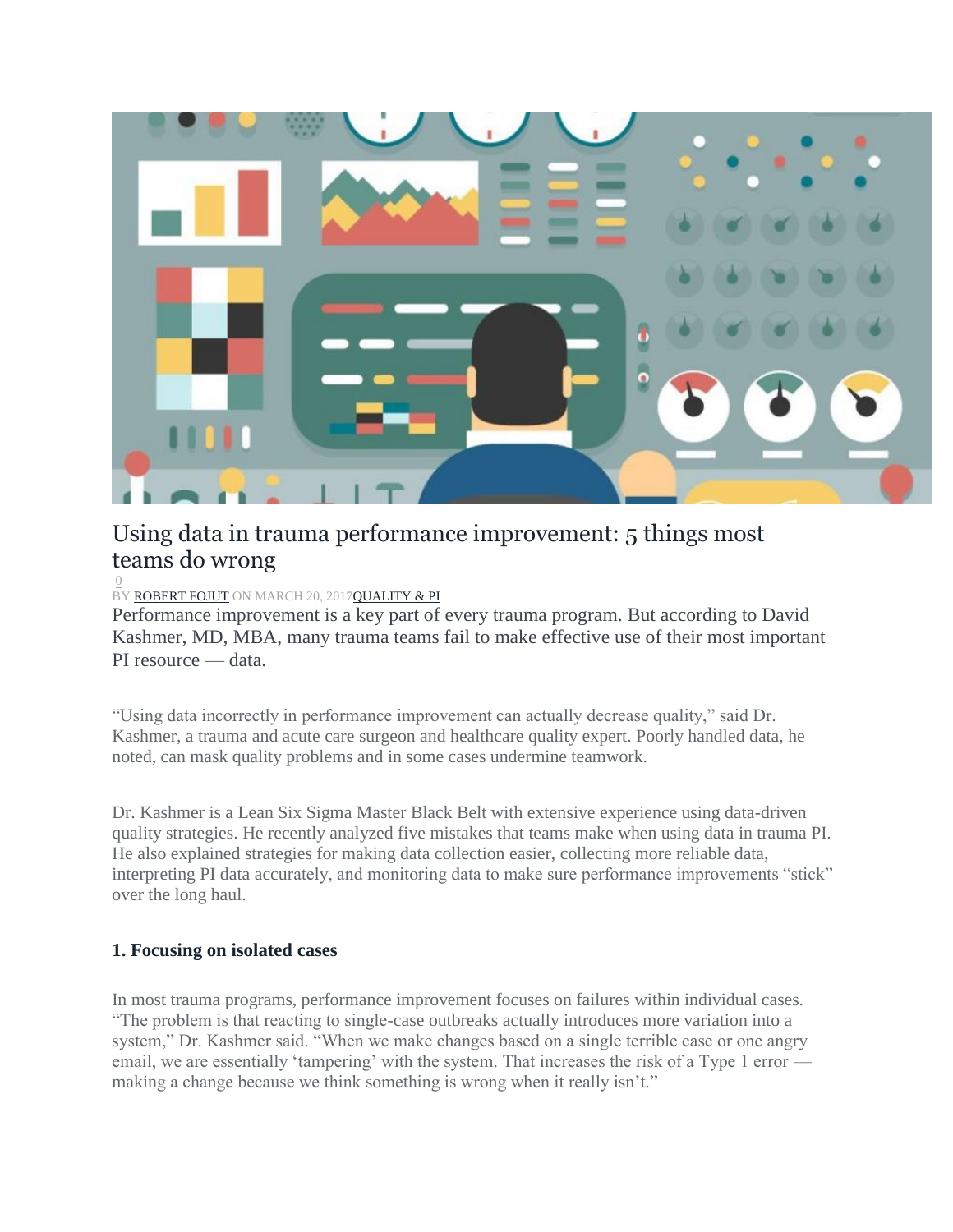Focusing on failures can also open the PI process to political manipulation. "In healthcare, the squeaky wheel commonly gets the grease," Dr. Kashmer said. "So when your PI program is built solely on case review, you make it vulnerable to whatever powerful person or group squeaks the loudest or most often. Not only that, you also miss opportunities to repair important issues that no one has squeaked about."

"All this does not mean single cases are useless," Dr. Kashmer clarifies, "only that we should be sure to consider cases in the context of our whole system." To do that, trauma PI teams need to use broad data samples to correctly identify the factors that produce bad outcomes.

"In complex systems such as trauma care, most failures are conspiracies of six or seven underlying factors," Dr. Kashmer said. "For example, typically it's not just that the surgeon didn't decide fast enough to go to the OR. There are likely OR prep issues, ED transfer issues, EMR issues and other factors that create friction within the system. Many factors blend together to give the output we experience as a delay in getting a patient to the operating room. But it's difficult for us to see the complexity of a whole system and how the probabilities of different parts blend together. If we aren't careful, we latch onto overly simple answers that focus on just one or two elements."

The key to avoiding this mistake is to use tools that help identify the full range of factors that could be contributing to poor performance. One of the most effective tools is the Ishikawa diagram, also known as a "fishbone diagram."

"An Ishikawa diagram is a good tool to use for analyzing failures in complex systems, especially when there is disagreement about the root cause of a problem or when there is not a lot of data on what is happening," Dr. Kashmer said.

To create a basic Ishikawa diagram, draw a horizontal line. Write "Effect" at the right end of the line and note the problem. Next, draw six lines extending outward from the main line. Label these lines with "the five M's and one P": *Materials*, *Machine*, *Method*, *Mother Nature*, *Management* and *People*.

Working as a team, fill in the chart with all the factors that could be contributing to the identified problem. For example, if a team was brainstorming possible causes for delayed operative care in a patient with a small bowel injury, their Ishikawa diagram might list some of the following *potential* factors:

- **Materials:**
	- The patient was morbidly obese and unable to fit into the CT scanner. ("Since CTs may help find bowel injuries earlier, failure to perform CT may delay recognition of these injuries," Dr. Kashmer noted.)
	- Morbid obesity may have limited the ability of the abdominal exam to demonstrate small bowel injury.
	- (*Note:* In healthcare, "materials" are commonly the patient factors, because patients are what the system works on. "So morbid obesity may be listed as an important patient factor — it doesn't make it impossible to find a small bowel injury promptly, but it may make it more difficult.")
	- **Machine**: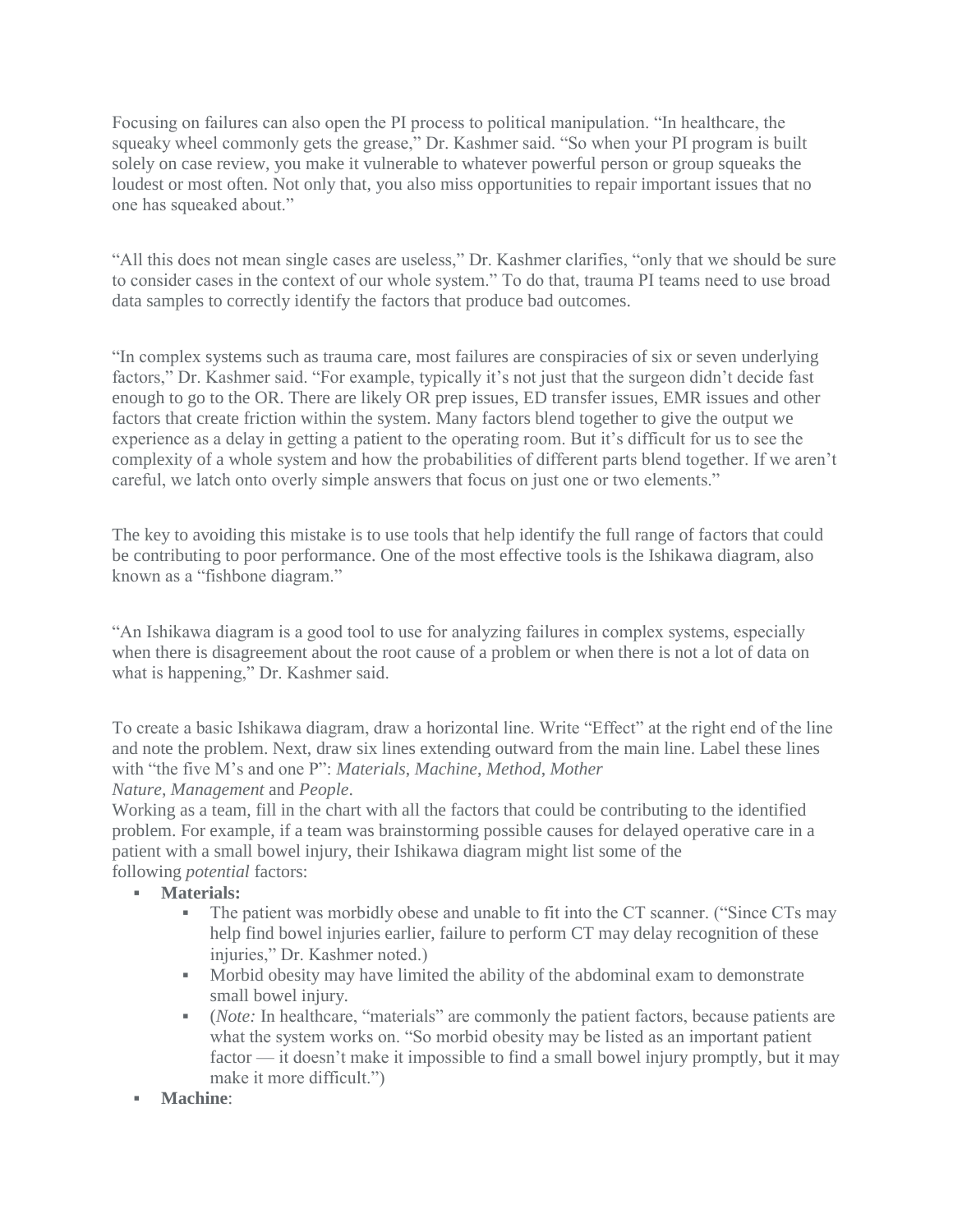- Lab tests, including amylase and lactate, were not drawn in a timely fashion owing to EMR issues.
- The CT was busy with another patient (not actually an issue for the case under consideration, but included by the team for the sake of identifying all the potential factors that could lead to OR delays).
- **Method**:
	- It requires five calls to contact the OR team.
	- It takes the team 30 minutes to drive in from home.
- **Mother nature:**
	- Poor weather hampered team response.
	- The trauma team got busy with other activations, delaying reexamination of the patient.
- **Management/Measurement:**
	- OR management requires the trauma surgeon to make several calls and justify use of an operating room.
- **People:**
	- Someone failed to answer the phone.
	- The surgical team missed an obvious sign that the patient required the OR.

"This scenario highlights how many different factors, some controllable and some not controllable, line up to make it more likely that this patient with this injury will take longer to get to the OR," Dr. Kashmer said.

Once you have filled out your fishbone, label the different factors as either "controllable" or "noise" that cannot be controlled. "Collect data on the factors involved, and then perform multiple regression analysis to identify which controllable and non-controllable factors are truly correlated with the effect," he said. "Sometimes you discover interesting things — for instance, that factors you cannot directly control are ones that correlate with the outcome. More importantly, sometimes you learn that factors you *can* control impact the probability of a defect. Focus on those."

"Remember, each category likely has multiple factors, and the factors you identify with the Ishikawa tool are still just opinion," he said. "You still must collect data and analyze it properly if you want to go by more than just your opinion. But this process helps ensure your team looks at all the potential causes of a PI problem, not just the 'people' issues that so often attract the most attention."

# **2. Relying on hospital databases**

Many trauma PI initiatives use clinical and administrative databases maintained by the hospital. "The problem is that hospital databases sometimes don't represent the process as well as data collected directly from the system," Dr. Kashmer said. "These databases tend to filter out information about problems."

Dr. Kashmer believes it often makes sense to use trauma registry data in PI. However, he cautions trauma leaders about the reliability of this data. A [recent](http://trauma-news.com/2016/01/with-64-accuracy-in-trauma-data-how-can-we-make-trauma-registries-more-reliable/) study suggests the accuracy rate of trauma registry data is quite low.

"Remember, data that makes it into registries and warehouses in all fields is often cleaned up somehow," he said. "Many times, staff record numbers as estimates or when they remember to do so. It's typically not intentional, but in acute trauma situations what makes it on the paper may not be perfect. More importantly, your particular issue may need a piece of data that isn't commonly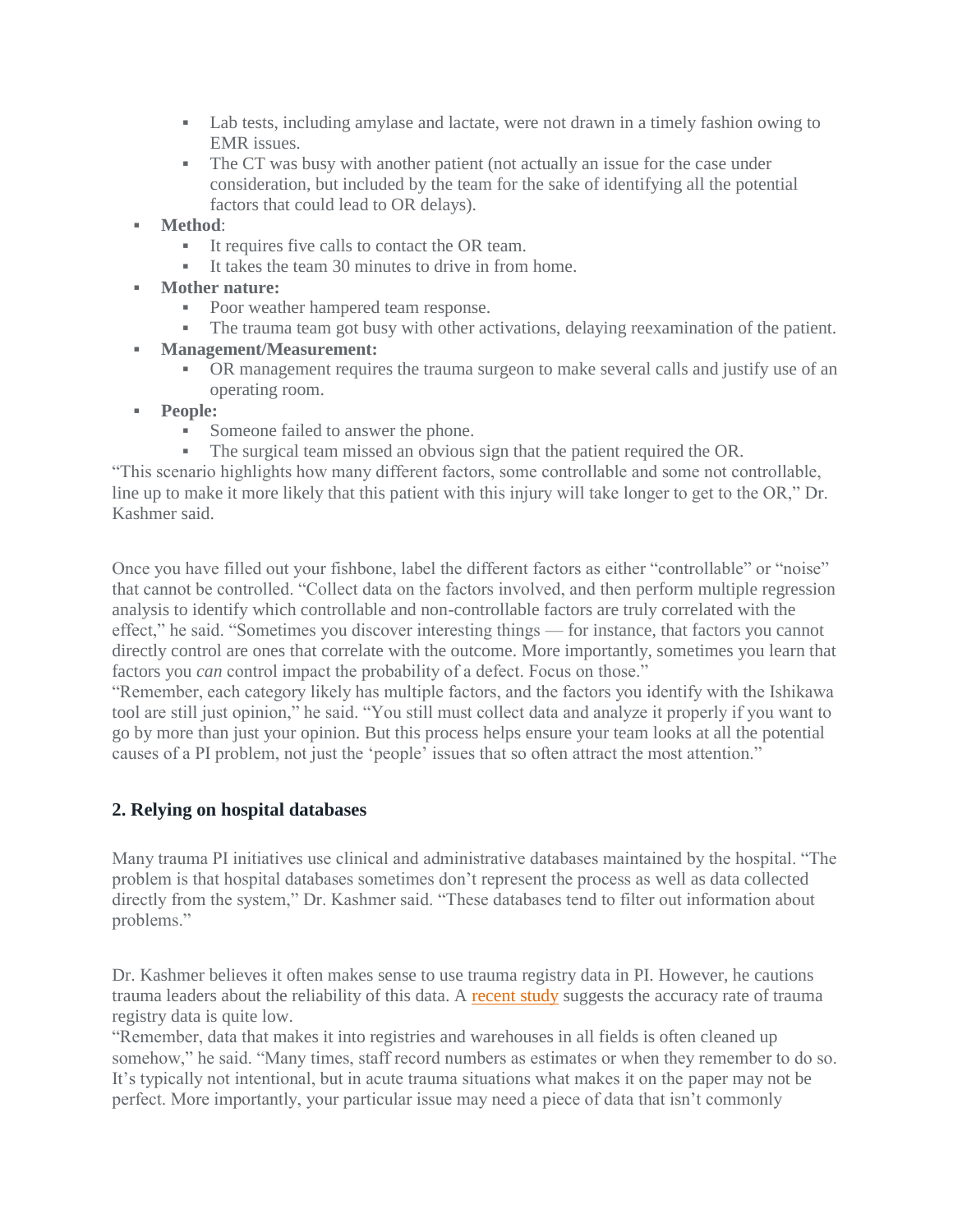recorded. Or you may need data that has a different operational definition than the same data field in the registry."

"I know most of us use registry data for trauma PI," Dr. Kashmer said. "It's what we have and it's *much* better than what we commonly see in other services. However, for addressing a PI issue I highly suggest collecting some data right from the process. It's amazing how different things look when you have prospective data that didn't come from a data warehouse or a registry." Prospective data collection allows teams to focus on very specific and useful endpoints. "If we want to find out how long it takes to get fresh frozen plasma to the bedside, we want to have a member of the trauma team marking times for 100 consecutive doses," Dr. Kashmer said. "Collecting data right from the process lets you make sure you are measuring useful endpoints in a way that is statistically rigorous."

One other advantage of using prospective data is it allows you to structure data collection to ensure anonymity. This helps prevent the finger-pointing that is so detrimental to performance improvement.

"Some people are worried that data will uncover some problem with them personally," Dr. Kashmer said. "When I work with a trauma team, we don't include names in the data collection and the data are not traceable to individual providers."

# **3. Making data collection painful**

Some trauma PI teams fail by trying to collect too much data. "You don't need a million data points," Dr. Kashmer said. "Usually four or five well-chosen endpoints are all you need to adequately characterize performance."

Dr. Kashmer recommends a systematic approach to planning data collection. First, create a SIPOC (Suppliers-Input-Process-Output-Customers) diagram of the PI project. Start in the middle with *process*, and define the five or six high-level steps that characterize the process you are working on. In healthcare the *input* is generally the patient, and the *output* is the patient having received some defined intervention.

Second, decide on the endpoints you need to track. "In medicine, we often want to get data on 40 different endpoints," Dr. Kashmer said. "That's really not necessary. Usually you only need about five endpoints to completely characterize a system." Using your SIPOC diagram, select one or two measures from each of the input, process and output phases.

For example, say you are often unable to get an EMS report for severely injured patients admitted to your trauma center. You want to get data on this issue to (a) determine if there really is a problem and (b) understand how to fix it. Data collection in this scenario might be as simple as tracking a handful of endpoints: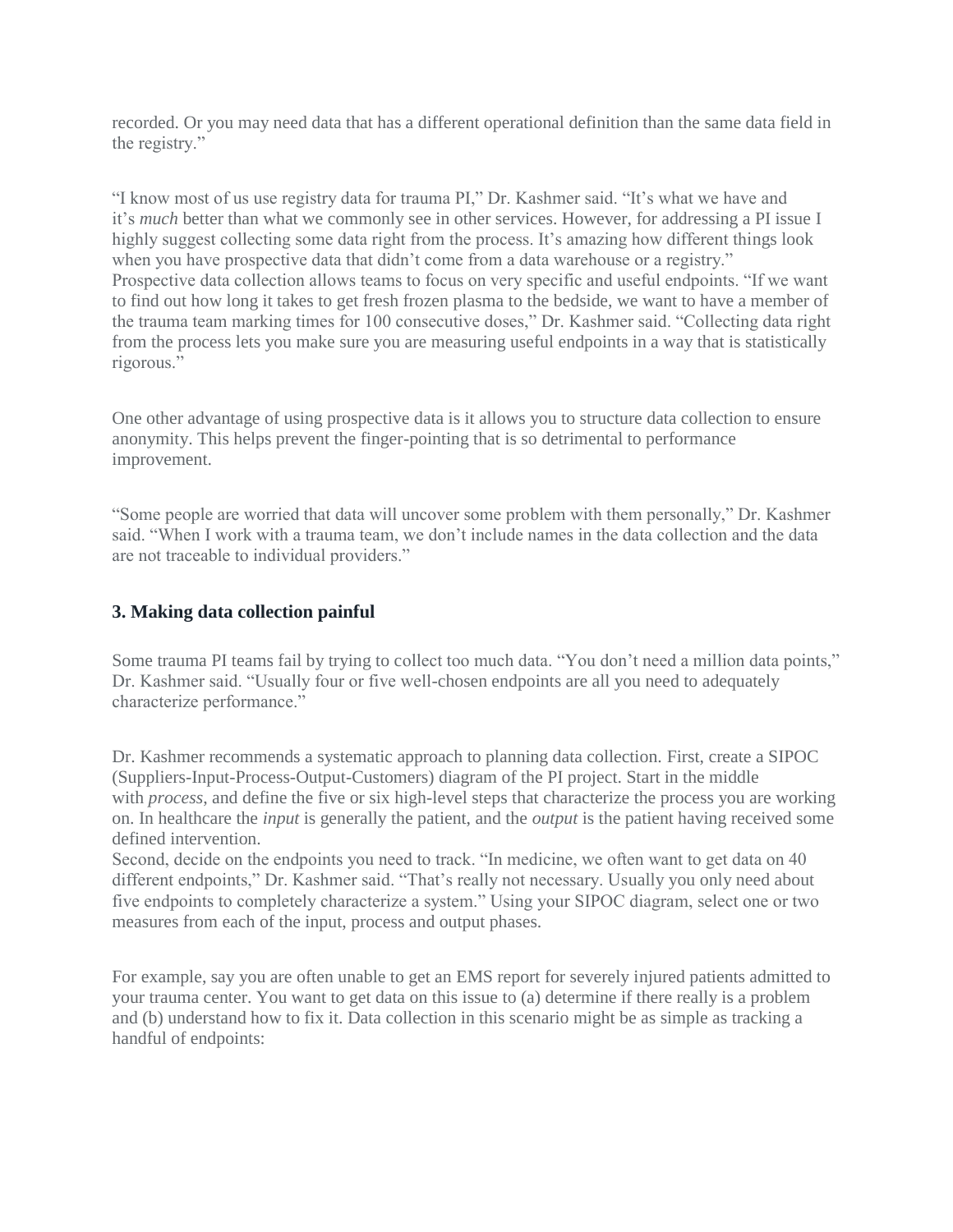- **Input measures:** To track inputs, you create a measure of *EMS report completeness*. For example, you decide on five key elements you require in an EMS report and score each report on a scale of 1 to 5.
- **Process measures:** You decide to create a measure called *time until EMS report*. The clock starts when EMS arrives on scene and stops when someone at the trauma center is notified about the patient, either prehospital via phone/radio or by report when the patient arrives in the trauma bay. (The project's goal may be to minimize the time from arrival on scene to trauma team notification.)
- **Output measures:** Some of the value of the prehospital EMS report is that it allows preparation for patient arrival, appropriate level of trauma activation, and advance warning for part of the trauma team so it can arrive on time. Therefore, you may choose to measure *undertriage rate*, *provider arrival time*, or a tailored endpoint you create that has value at your center.

"Part of the art of selecting endpoints is deciding early on whether you will collect continuous or discrete data," Dr. Kashmer said. "From the point of view of simplicity, each approach has advantages and disadvantages."

Discrete data are "categorical" — for example, *yes/no*, *ground/helicopter* or *live/die*. Continuous data are data that can be divided into smaller and smaller units and still be meaningful — for instance, *time* or *length*.

"The main advantage of discrete data is that it can be collected very easily and rapidly," Dr. Kashmer said. "The downside is that discrete data will often require a large sample size to ensure statistical validity." In contrast, the main advantage of continuous data is that it generally requires a smaller sample size to demonstrate something meaningful.

Whichever endpoints you choose, calculate sample size ahead of time. (For an explanation of how to calculate sample size for both continuous and discrete data, read How You [Measure](http://www.surgicalbusinessmodelinnovation.com/decision-analysis/how-you-measure-the-surgical-checklist-determines-what-you-find/) the Surgical Checklist [Determines](http://www.surgicalbusinessmodelinnovation.com/decision-analysis/how-you-measure-the-surgical-checklist-determines-what-you-find/) What You Find.)

"While it is true that many PI projects do not collect enough data, others seem to get stuck in data collection mode indefinitely," Dr. Kashmer said. "Establishing a statistically valid sample size will help you make sure your team avoids unnecessary work."

# **4. Fumbling the analysis**

Correct analysis makes the difference between useful data and muddled information. According to Dr. Kashmer, trauma program staff often need training in data analysis techniques. At a minimum, it is important to understand methods for analyzing and interpreting continuous and discrete data and performing multiple and logistic regressions.

"One key skill is understanding how to interpret histograms," Dr. Kashmer said. "You need to be able to say to the team, 'This is how our data distribution curve looks, here is our upper specification limit and here are our defects."

For example, a state may require surgeons to be present in the trauma bay within 10 minutes of patient arrival. "In this case, the upper specification limit is defined by the regulatory authority," Dr.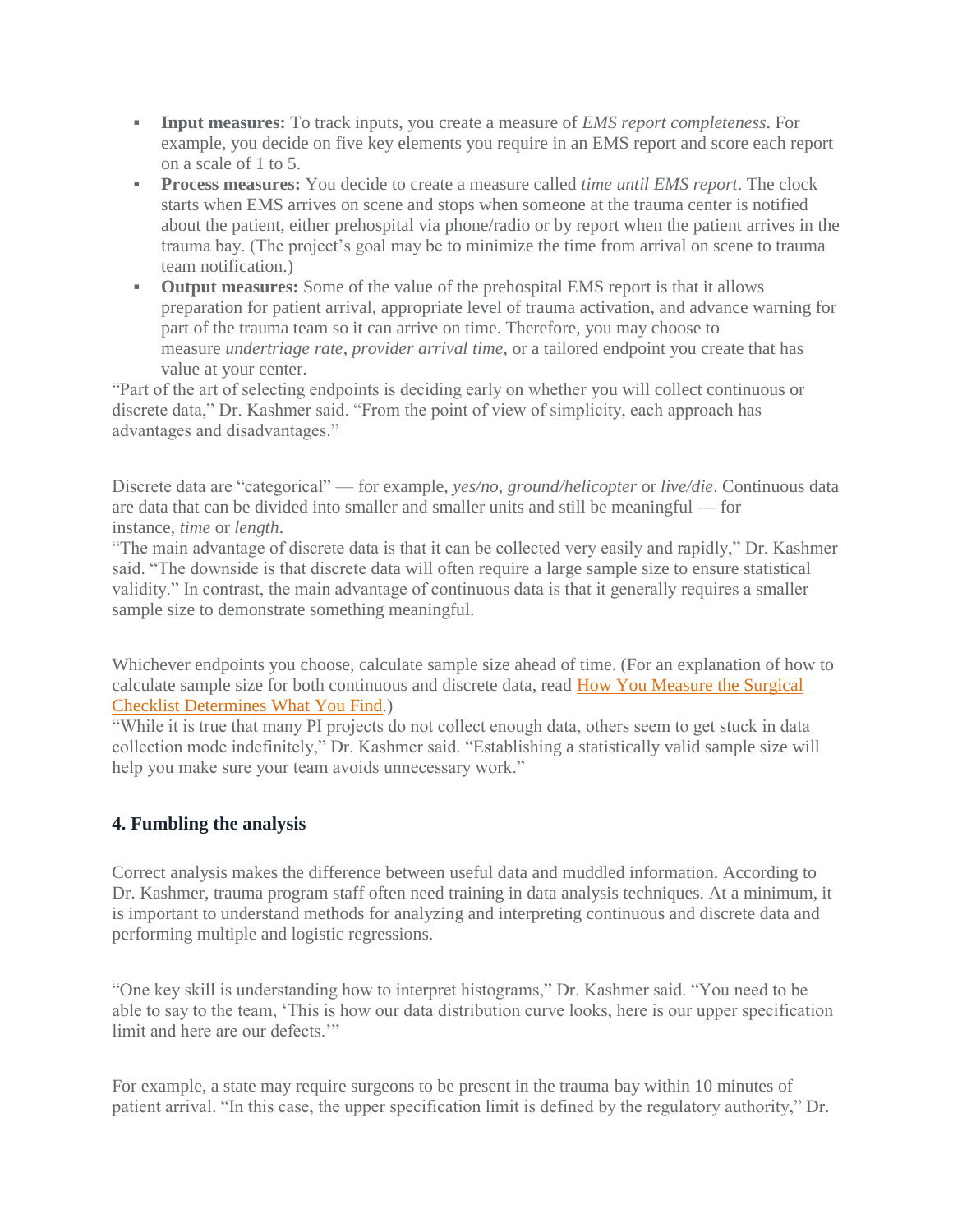Kashmer said. "Any data points above that limit are your defects. From that, you can calculate your defect rate."

Data distribution curves can help trauma teams visualize their performance and better understand their PI opportunities. However, one common pitfall is misinterpreting the concept of defects and defect rates.

"Most service industries work at the rate of one defect in every 1,000 opportunities, and that is also what we usually see when we begin working on a healthcare process," Dr. Kashmer said. "Everyone feels good because 999 times out of a thousand, things are going great. But in trauma, that one defect can be a real problem. That same level of performance, for example, would mean that one plane would crash each day at a busy airport like O'Hare. So that typical level of performance doesn't work in healthcare."

According to Dr. Kashmer, trauma teams should aim for a much lower defect rate. For example, a rate of 0.0004% — or one defect for every 250,000 opportunities — is achievable. "In my experience, that can be achieved by an excellent PI process. It's tough to get there, but it is doable. In healthcare, we all aim for zero defects, of course, and some quality improvement systems do achieve incredibly low rates like one defect per every million opportunities."

#### **5. Monitoring the wrong control data**

"The control phase of a PI project lets you know when to intervene — when to trim the weeds again," Dr. Kashmer said. However, most trauma teams use the wrong control charts.

"Many people decide to use an I-MR chart — or 'individuals and moving range' chart — to monitor their performance," Dr. Kashmer said. When used correctly, an I-MR chart can detect variations in performance that indicate a process is out of control.

"An I-MR can let you know when a process is broken, often before a true error occurs," he said. "The problem, which most people don't realize, is that I-MR charts are only effective if your data are normally distributed."

The mathematics describing normal versus non-normal data distribution can be complex. For the sake of simplicity, one can say that normally distributed data will produce a bell-shaped curve.

"If your data do not describe the normal curve that we all love, many of us feel an I-MR chart won't be able to tell you much," Dr. Kashmer said. "You will first need to perform a data transformation, such as the Box-Cox transformation, which can force data into a normal distribution by raising it to a power."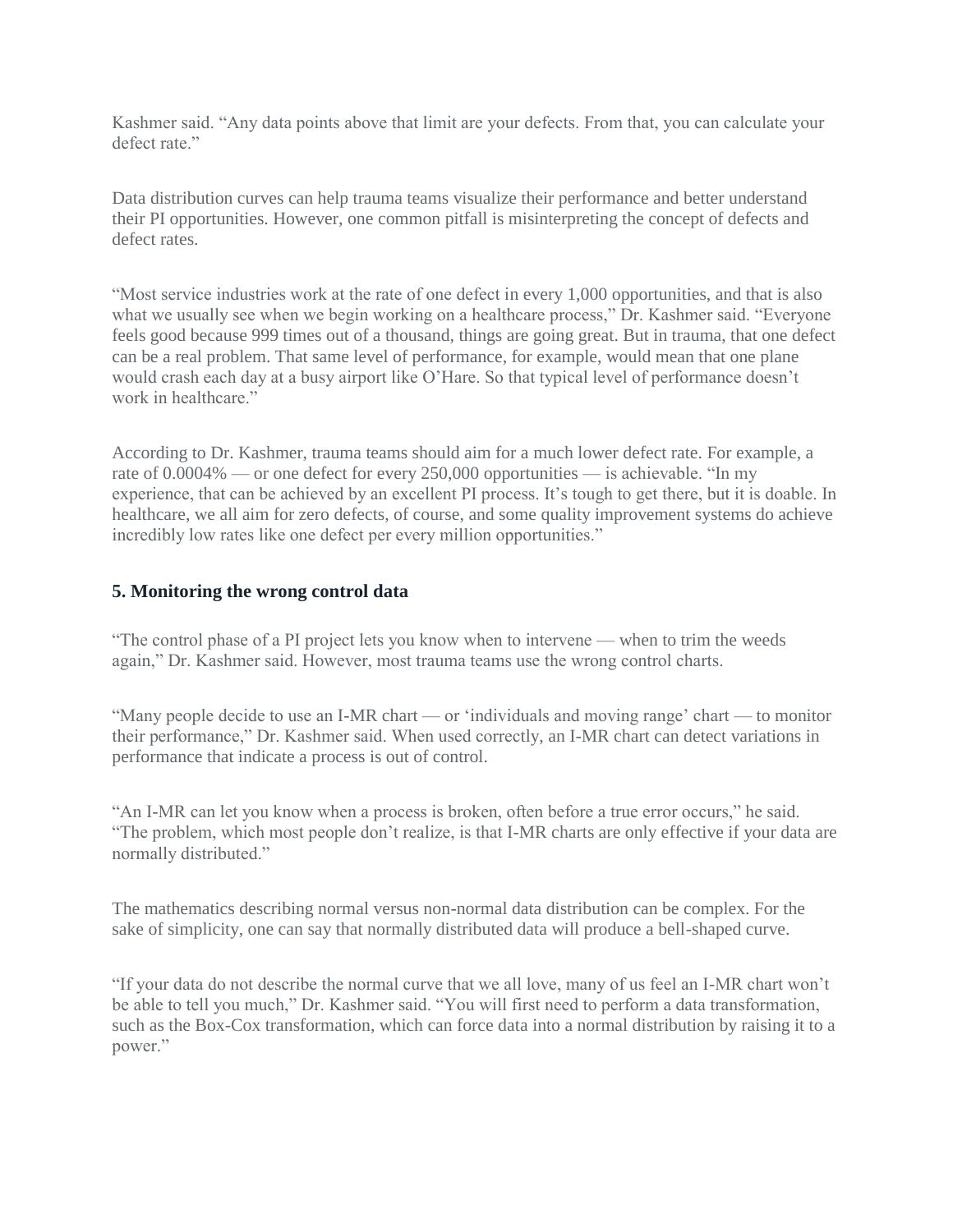Another common pitfall is monitoring control data before a process has been optimized. "The only thing a control chart can tell you is whether your system is performing as expected," Dr. Kashmer said.

"Say that your state gives you two hours to get patients to the OR," he said. "If your normal data distribution centers at two hours, your control chart will tell you that everything is within the control limits and, essentially, that everything is fine. Unless you get an event that is more than three standard deviations away, the control chart will not raise any alarms."

"I remember a trauma center that thought it was doing just fine because its control chart for time until surgeon arrival in the trauma bay looked great," Dr. Kashmer said. "No points were out of control. But guess what: The system was just performing at its routine level of variation."

"Even though the control chart looked fine, surgeons were frequently unable to arrive in the ED until well beyond 15 minutes," he said. "The routine level of variation was totally unacceptable, and the trauma center had been misled by the control chart."

#### **Stronger teams**

A rigorous approach to data is challenging, but the results can be energizing. "When a trauma team begins to look at data in a rigorous way that is non-pejorative and keeps them focused on the system instead of picking on individuals, things improve," Dr. Kashmer said.

"At first, teams often find they're not in a good place," he said. "But when a team gets an accurate look at its performance through good data, people start asking what changes they can make to improve their performance as a team and a system. Next thing you know, that data- and team-driven approach allows for constant improvement and success."

# **About the Expert**



David Kashmer, MD, MBA, is a trauma and acute care surgeon and healthcare quality expert. He is a Lean Six Sigma Master Black Belt and was recently named to the Malcolm Baldrige Board of Examiners.